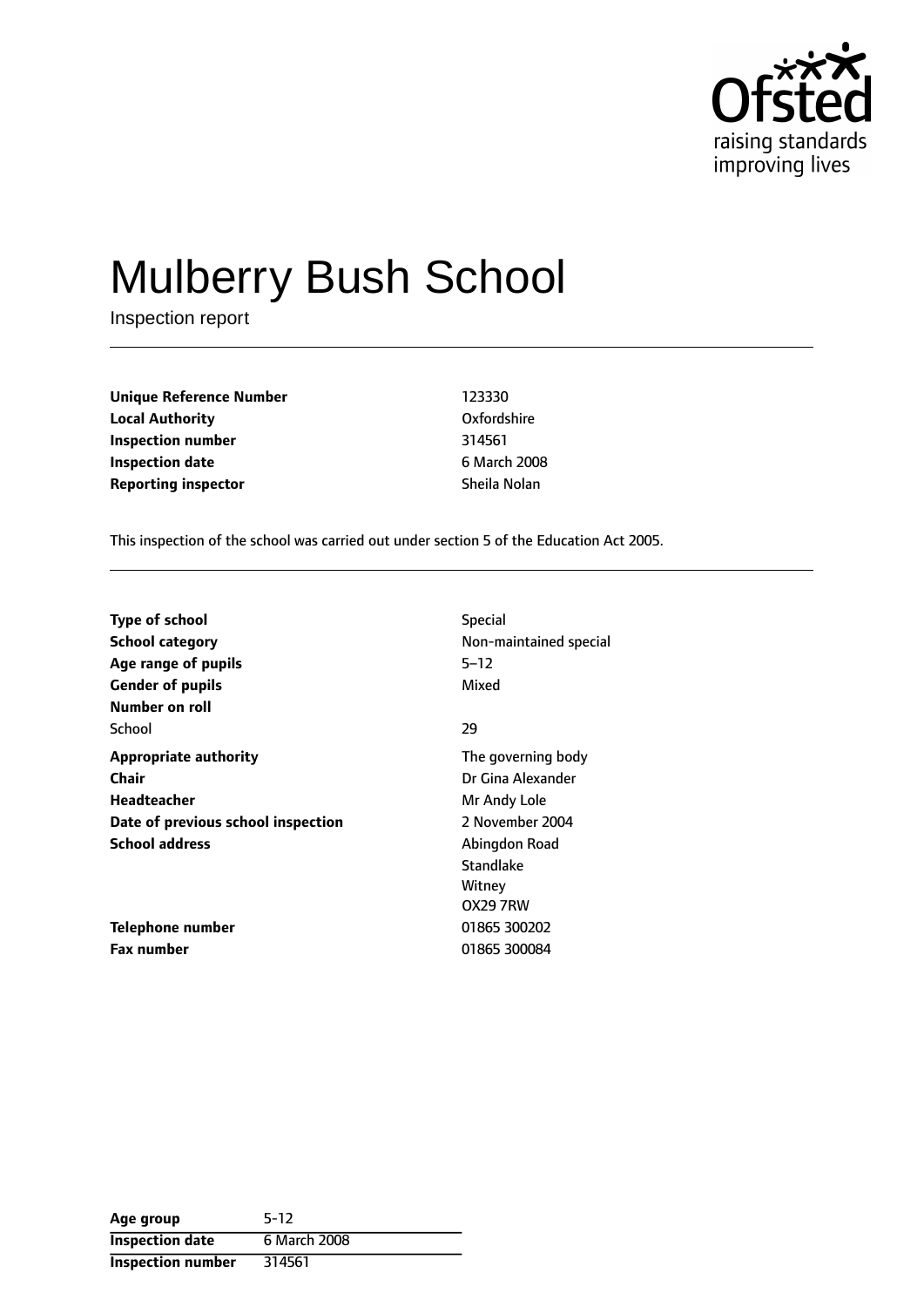.

© Crown copyright 2008

#### Website: www.ofsted.gov.uk

This document may be reproduced in whole or in part for non-commercial educational purposes, provided that the information quoted is reproduced without adaptation and the source and date of publication are stated.

Further copies of this report are obtainable from the school. Under the Education Act 2005, the school must provide a copy of this report free of charge to certain categories of people. A charge not exceeding the full cost of reproduction may be made for any other copies supplied.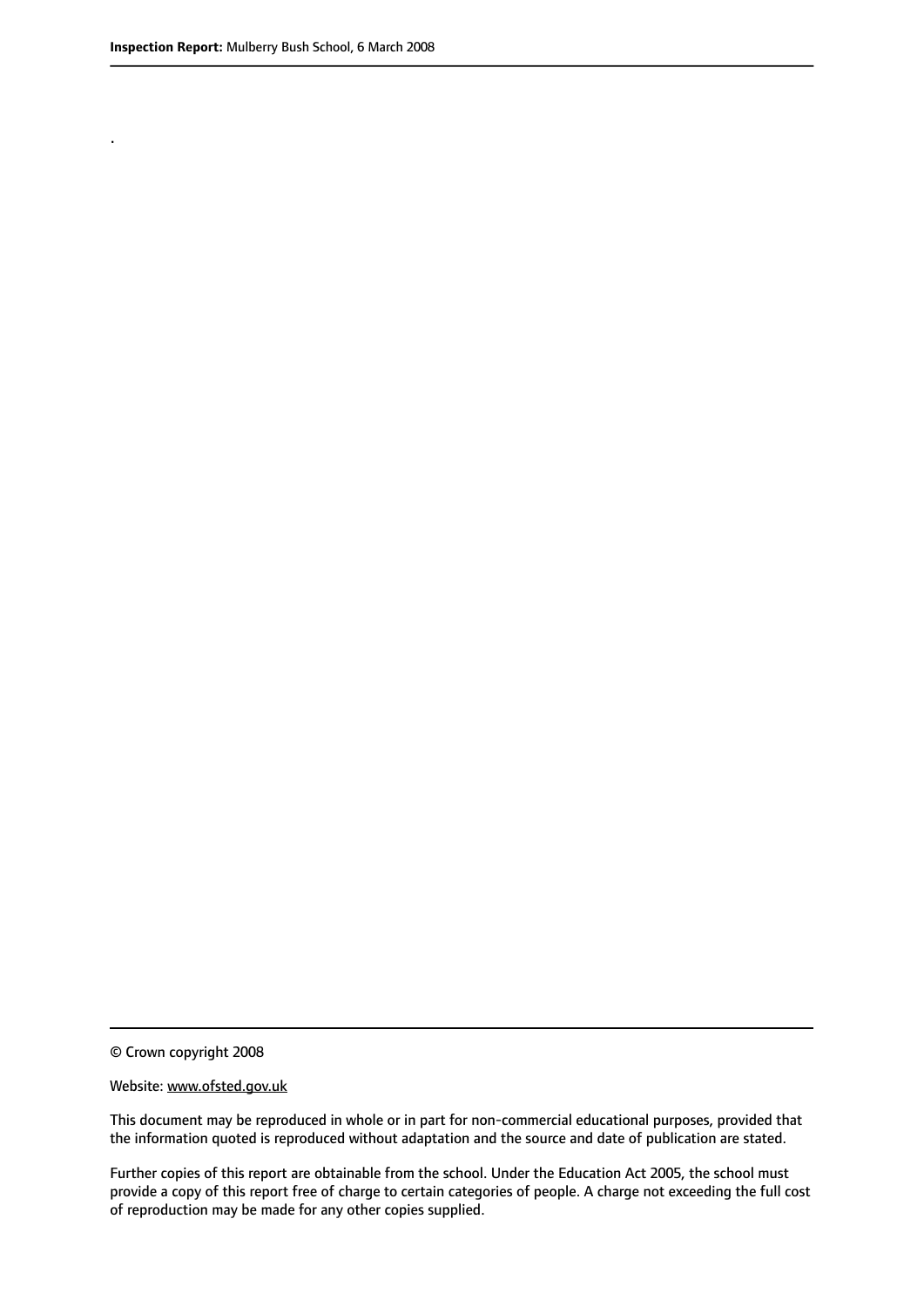# **Introduction**

The inspection was carried out by an Additional Inspector. The inspector evaluated the overall effectiveness of the school and investigated the following issues:

- How well the school's leadership has sustained good practice since the last inspection.
- How well pupils achieve in literacy and numeracy.
- How effectively the school promotes the pupils' personal development.

Evidence was gathered from the school's self-evaluation (SEF), by observing lessons, scrutinising the school's records of pupils' standards and achievement and other documentation, and by discussions with students and staff. Parents' responses to questionnaires also informed judgements. Other aspects of the school's work were not investigated in detail but inspectors found no evidence to suggest that the school's own assessments, as given in the SEF, were other than justified. These have been included where appropriate in this report.

## **Description of the school**

Mulberry Bush School provides education for both day and residential pupils with a wide range of severe emotional, behavioural and social difficulties. Pupils are drawn from across the country, spending on average a three-year period at the school. Currently, there are no day pupils or pupils in the Foundation Stage. There are many more boys than girls on roll, and all have a statement of special educational need. Most are of white British heritage with a very few pupils from mixed black or Caribbean backgrounds. Pupils' attainment on entry to the school is well below average because of previously disrupted schooling. The school is supported and managed by a charitable trust and is accountable to the Trustees. The headteacher reports to the Director of Mulberry Bush, who is responsible for both care and education on the site.

### **Key for inspection grades**

| Grade 1 | Outstanding  |
|---------|--------------|
| Grade 2 | Good         |
| Grade 3 | Satisfactory |
| Grade 4 | Inadequate   |
|         |              |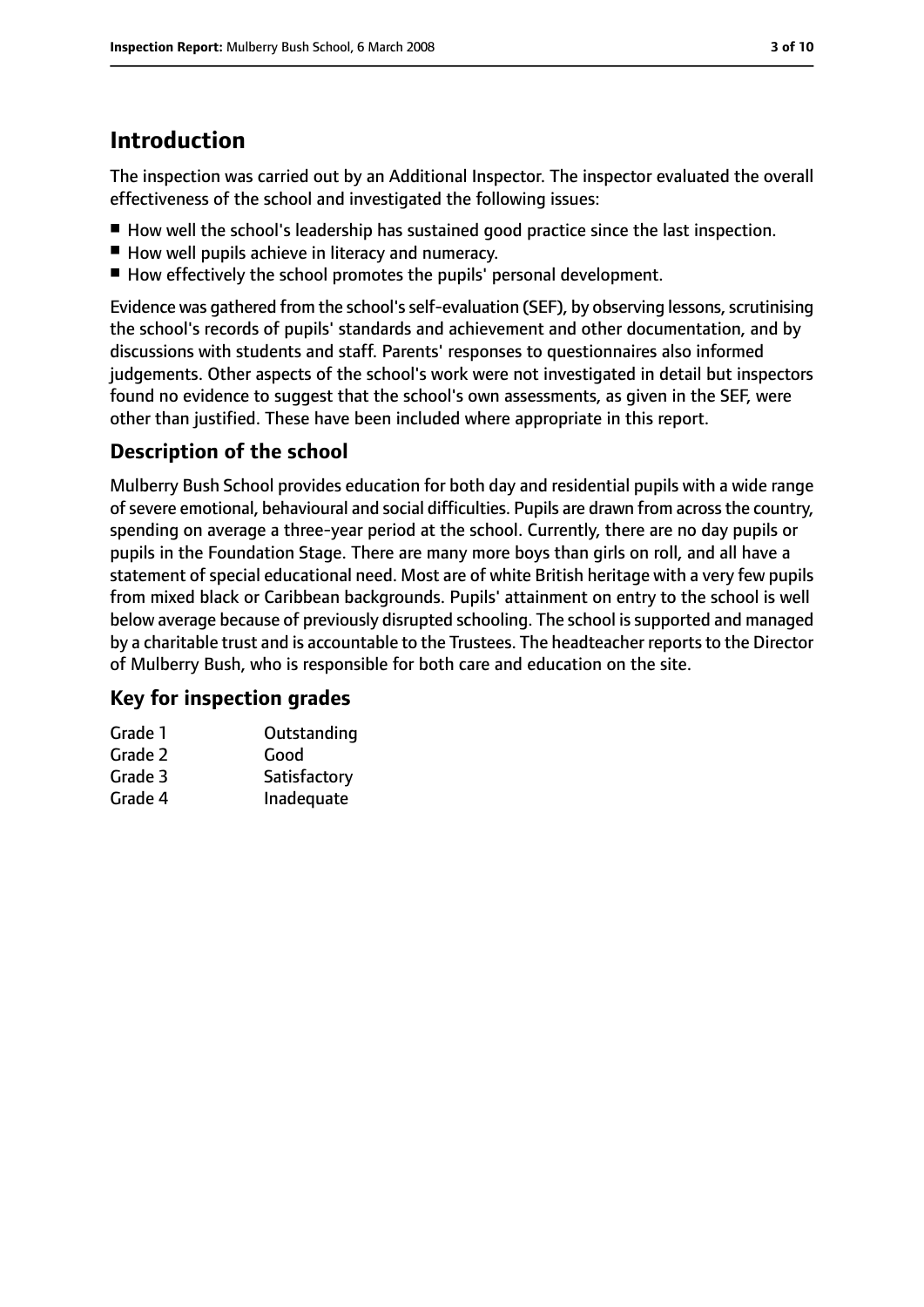# **Overall effectiveness of the school**

#### **Grade: 1**

Mulberry Bush is an exceptionally effective school that provides an outstanding quality of education and care for its vulnerable pupils. It very successfully achieves its aim of 'returning children to a stable home base and local school' through its multi-disciplinary approach to 'learning to live and living to learn.' Parents greatly appreciate the school's work. One commented that 'The school and staff are fantastic - supportive, caring and patient in helping our son.'

The school provides high quality care, guidance and support for its pupils through a carefully integrated approach to education and therapeutic programmes. Residential care, psychotherapy, family support and education are very well co-ordinated to provide personalised programmes that ensure the best for each pupil. Mulberry Bush's greatest success is that, usually within a three-year period, pupils manage the transition to family life and schools local to their homes. Excellent boarding provision contributes much to this success, as does pupils' regular contact with their home bases. Because of the very close links between school and the boarding houses, pupils move seamlessly between provisions.

Mulberry Bush lays great store in maintaining a safe and secure environment where pupils can learn to trust adults and each other. As a result, pupils make great strides in their personal development so that it is good by the time they leave. Pupils' satisfactory behaviour and understanding of how to keep safe represent immense improvements from their starting points. Pupils are particularly proud of the 'blue certificate' awarded for successfully keeping themselves safe in both conversations and activities. Their outstanding progress, in working co-operatively with each other and in communicating courteously with both their peers and adults, is evident in the smooth running school council, in the daily household meetings and in the class circle times. Pupils have access at all times to an independent visitor, so that they can voice any concerns. They report that they feel settled in the school and in the boarding houses and confident to take the first-steps to 'making friends,' a real milestone in their lives.

Not only do pupils attend school very well and increasingly adapt their behaviour successfully to the high expectations of the classroom and the households, they also develop positive attitudes to learning. As a result, many participate actively in the wide-ranging after-school clubs and outward-bound activities. Musical activities are clear favourites, both for individuals and groups. Staff and pupils work together in the weekly 'choosing afternoon' when they decide on which exercise opportunity most appeals. Before leaving Mulberry, many attend some mainstream school activities and take an active part in local clubs and cubs. Because of their carefully managed diet plans, pupils know about healthy eating and the importance of avoiding alcohol and drug abuse. Within the Mulberry community, many pupils come to understand the importance of helping others. Pupils run parallel 'anti-bullying' panels to those of the staff, for example. They also value particularly the 'sharing assembly' involving the whole community. Older pupils have taken the initiative to revitalise the library and make it user-friendly for all. They make positive contributions to the wider community through such events as the 'singing together' project to produce an opera. Other pupils are involved in first aid projects at the local hospital.

Pupils' spiritual, moral, cultural and social development is good. From very low starting points, pupils make excellent progress in respecting each other and in learning to value different views and experiences. One pupil commented how proud he was of a fellow pupil who writes stories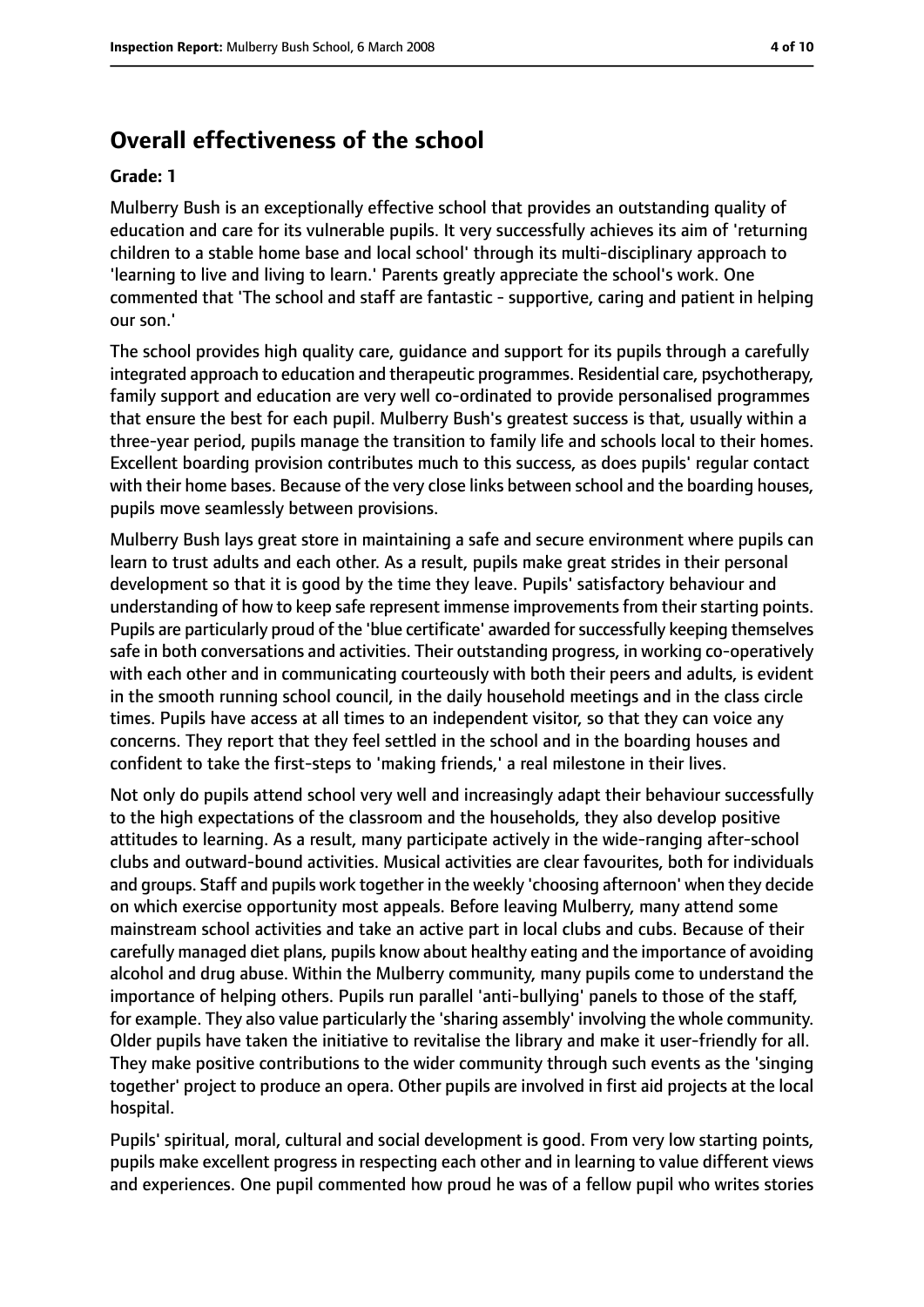for younger ones, for example. They are interested to discover traditions other than their own and join in celebrations of other cultures. They know clearly what is expected of them, even when they find it difficult to conform at all times. Pupils are involved in a wide range of activities to prepare them for the next stage of education. Many manage their pocket money and learn to spend wisely on shopping trips. Above all, they learn to co-operate with others in the smooth running of projects such as the Christmas sale, in aid of animal charities, and 'World Reading Day'. All pupils make at least good progress in basic skills and some gain as much as five years in terms of reading age. Others are proudly managing the significant budget for new play equipment.

Pupils of all backgrounds learn exceptionally well at Mulberry Bush, given their well below average starting points. Many close gaps in their learning very rapidly because of their experience of the stable school and boarding environments and the calm ethos for learning. Standards are close to the age-expected levels for many when they re-integrate into mainstream schools. Pupils make particularly fast progress towards their behavioural and social targets and this has a positive impact on their performance in literacy and numeracy. The school has recognised, however, that pupils achieve less well in open-ended tasks such as those involved in scientific enquiry. This mainly arises from pupils' deep-felt need to 'get things right.' Pupils understand their personal targets and these underpin their progress in learning. Excellent teaching and purposeful individualised support allow pupils to learn successfully and grow confident in their academic tasks. The management of pupils' behaviour is exemplary, as is teachers' pursuit of interesting tasks to capture the pupils' attention. Classrooms are lively and colourful with excellent celebratory and thought-provoking displays. Whole-school arrangements for pupils' academic guidance are also very effective. This information, coupled with that from individual treatment plans, is used carefully to inform lessons.

Mulberry Bush has sustained and improved its good practice noted at the last inspection. This owes much to the inspirational leadership of the headteacher, the committed staff and the vigilance and expertise of the Trustees and the Director. Outstanding leadership and management have ensured that each staff member strives to do the best for the pupils. Each individual is valued and resources targeted to meet their behavioural, social and emotional needs, as well as their learning needs. A major strength of the school is the themed curriculum with its carefully planned stages so that, whenever pupils join Mulberry Bush, they are integrated quickly into the school community. The many out-of-hours activities not only engage the pupils well but also continue learning within the households. The school has excellent links with many agencies to find the best support for the children and, where possible, their families. Partnerships with the local authority schools are also excellent. This allows for the gradual re-integration of pupils into their local schools and is set to provide supportive intervention for vulnerable pupils in their home schools.

Trustees take their responsibilities seriously and play a full part in the school's development. Under the guidance of a very able chair, the school is challenged robustly to be ever better. Trustees make regular, unannounced fact-finding forays with a clearly defined focus for each visit. Self-evaluation is strong and generally accurate.

#### **Effectiveness of boarding provision**

#### **Grade: 1**

Boarding provision at Mulberry Bush is excellent. Accommodation is bright, airy and cheerful and very well maintained. . The most recent inspection of boarding provision in September 2007 indicates that all aspects are above the national minimum standards for this provision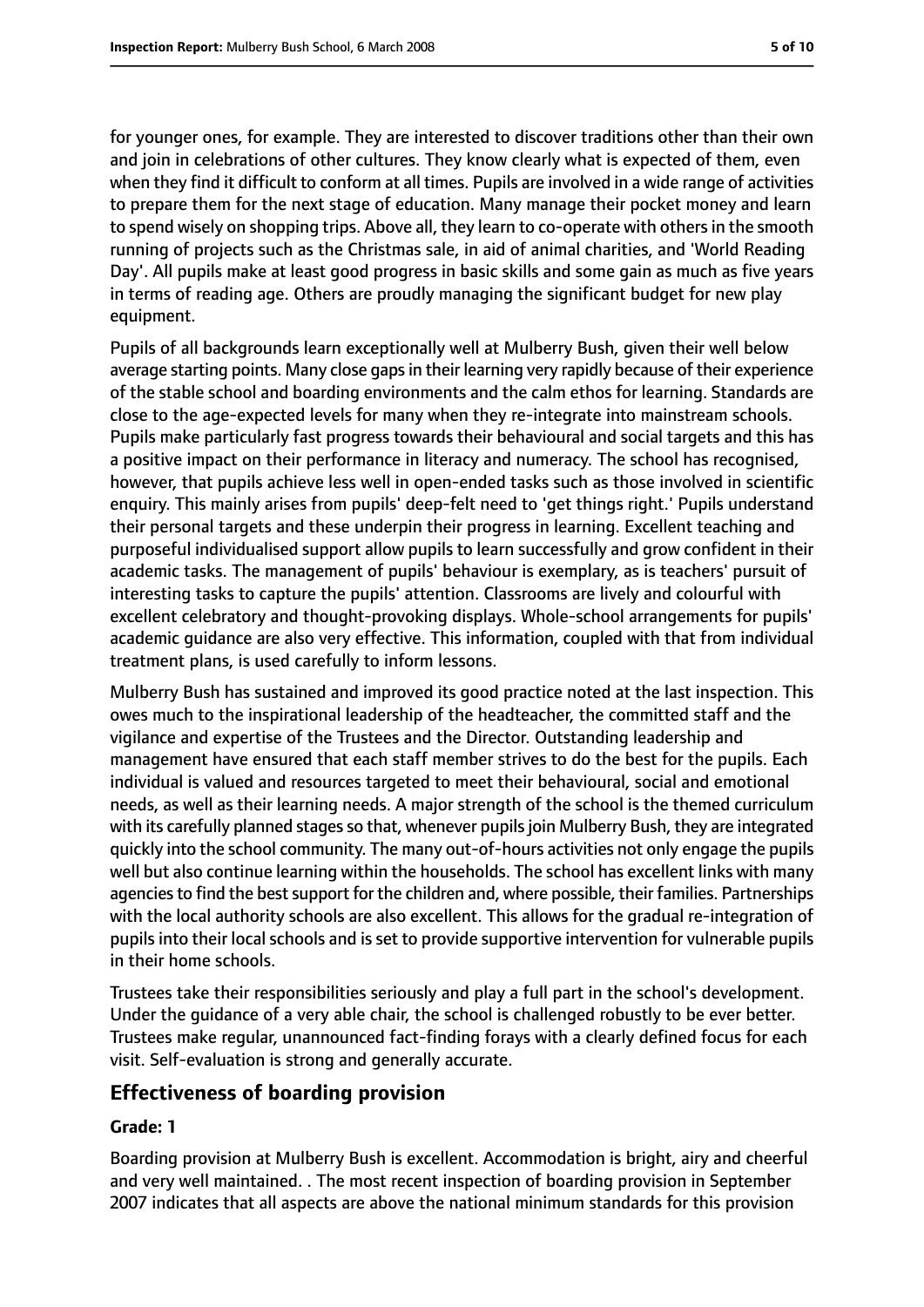and almost all are outstanding. Pupils are safe, happy and well supervised, both indoors and out, with play spaces carefully managed. The very good teamwork between senior school and care staff managers ensures boarders' needs are met well in either setting. All recommendations from the recent inspection are being dealt with effectively, including a review of pupils' access

## **What the school should do to improve further**

to the telephone and the recording of sanctions.

■ Accelerate plans to provide more open-ended activities for pupils across the curriculum.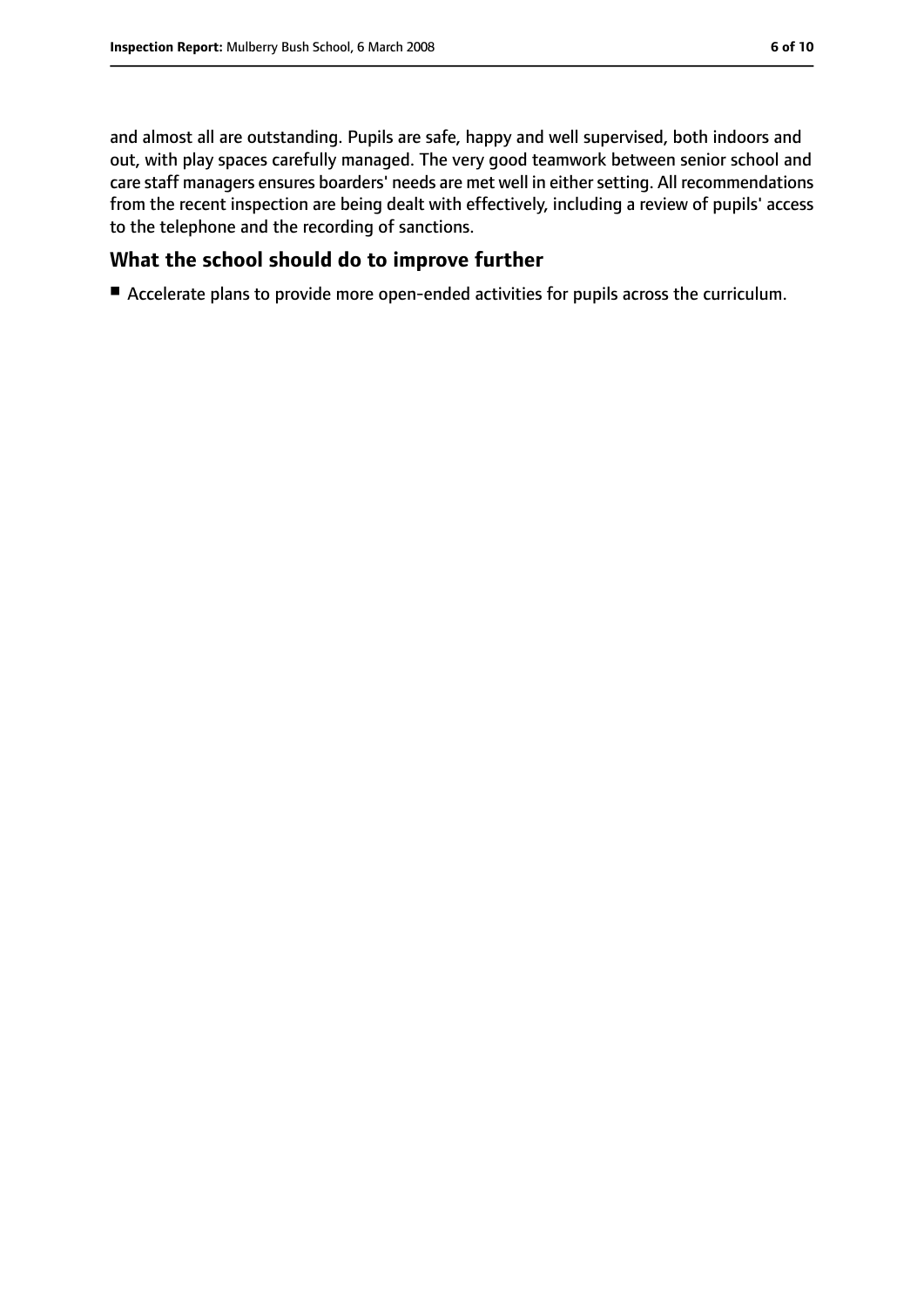**Any complaints about the inspection or the report should be made following the procedures set out in the guidance 'Complaints about school inspection', which is available from Ofsted's website: www.ofsted.gov.uk.**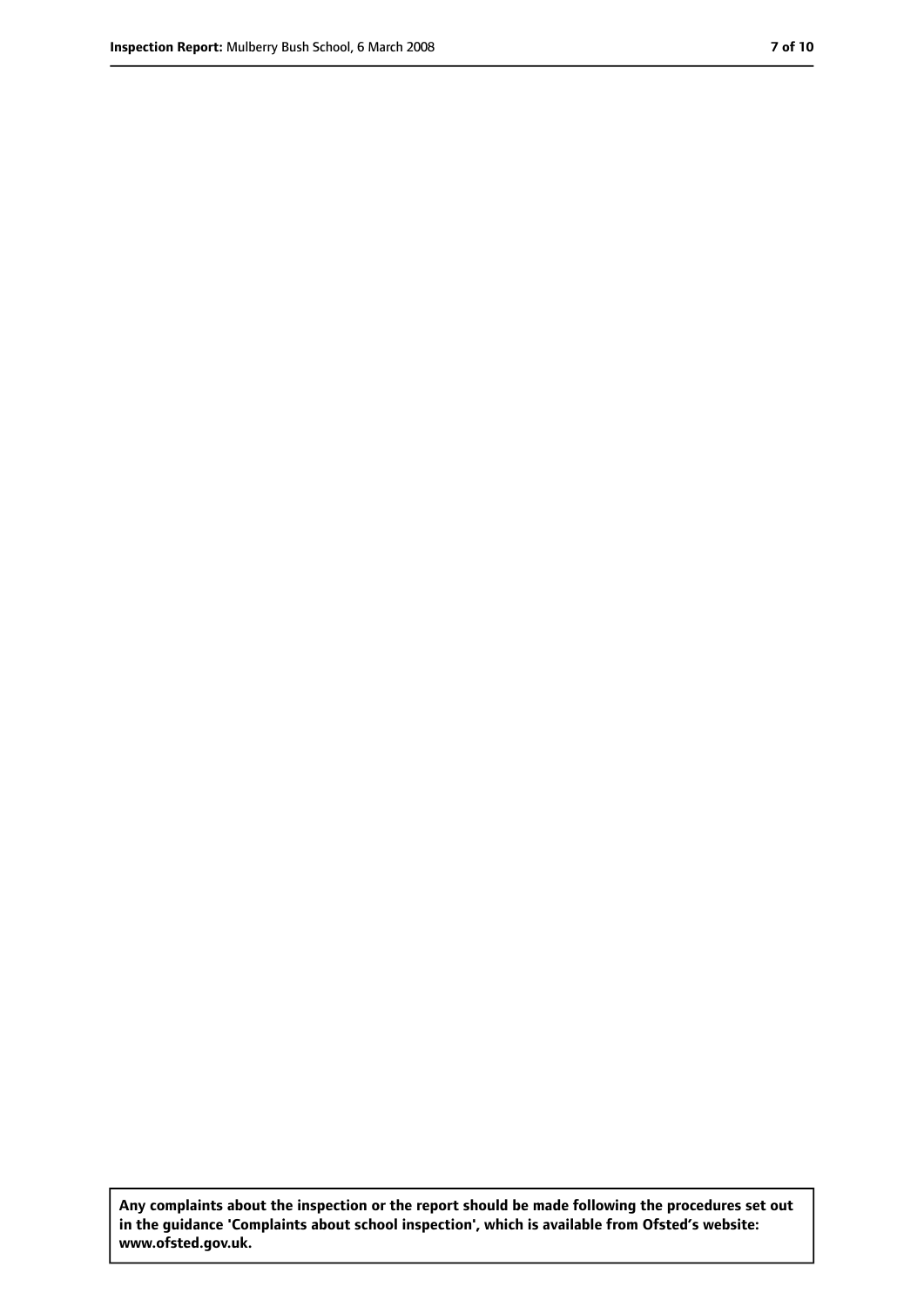#### **Annex A**

# **Inspection judgements**

| $^{\backprime}$ Key to judgements: grade 1 is outstanding, grade 2 good, grade 3 satisfactory, and | <b>School</b>  |
|----------------------------------------------------------------------------------------------------|----------------|
| arade 4 inadequate                                                                                 | <b>Overall</b> |

## **Overall effectiveness**

| How effective, efficient and inclusive is the provision of education, integrated<br>care and any extended services in meeting the needs of learners? |     |
|------------------------------------------------------------------------------------------------------------------------------------------------------|-----|
| Effective steps have been taken to promote improvement since the last<br>inspection                                                                  | Yes |
| How well does the school work in partnership with others to promote learners'<br>well-being?                                                         |     |
| The effectiveness of boarding provision                                                                                                              |     |
| The capacity to make any necessary improvements                                                                                                      |     |

#### **Achievement and standards**

| How well do learners achieve?                                                                               |  |
|-------------------------------------------------------------------------------------------------------------|--|
| $\mathsf I$ The standards <sup>1</sup> reached by learners                                                  |  |
| How well learners make progress, taking account of any significant variations between<br>groups of learners |  |
| How well learners with learning difficulties and disabilities make progress                                 |  |

#### **Personal development and well-being**

| How good is the overall personal development and well-being of the<br>learners?                                  |  |
|------------------------------------------------------------------------------------------------------------------|--|
| The extent of learners' spiritual, moral, social and cultural development                                        |  |
| The extent to which learners adopt healthy lifestyles                                                            |  |
| The extent to which learners adopt safe practices                                                                |  |
| How well learners enjoy their education                                                                          |  |
| The attendance of learners                                                                                       |  |
| The behaviour of learners                                                                                        |  |
| The extent to which learners make a positive contribution to the community                                       |  |
| How well learners develop workplace and other skills that will contribute to<br>their future economic well-being |  |

### **The quality of provision**

| How effective are teaching and learning in meeting the full range of the<br>learners' needs?          |  |
|-------------------------------------------------------------------------------------------------------|--|
| How well do the curriculum and other activities meet the range of needs<br>and interests of learners? |  |
| How well are learners cared for, quided and supported?                                                |  |

 $^1$  Grade 1 - Exceptionally and consistently high; Grade 2 - Generally above average with none significantly below average; Grade 3 - Broadly average to below average; Grade 4 - Exceptionally low.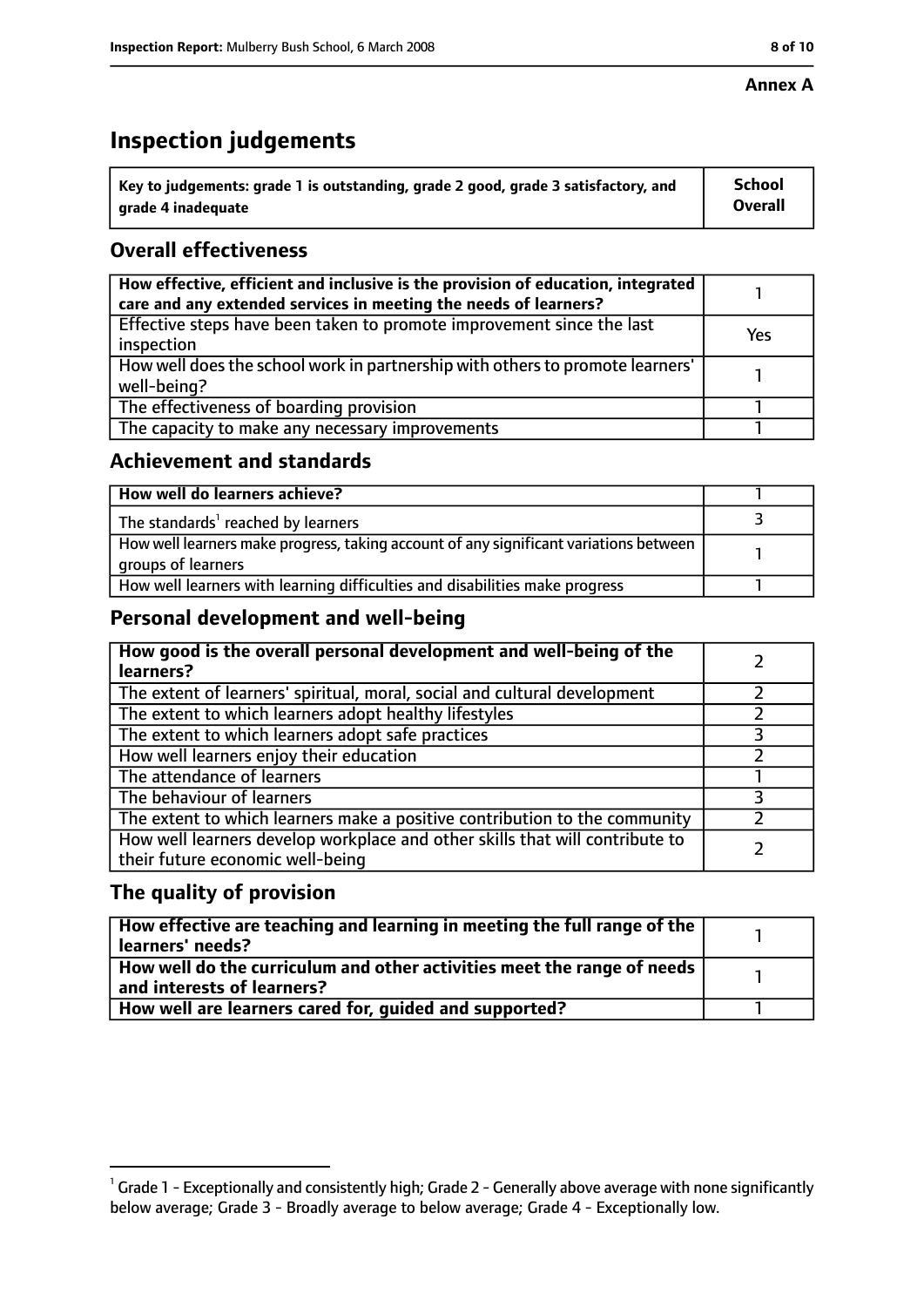# **Leadership and management**

| How effective are leadership and management in raising achievement<br>and supporting all learners?                                              |     |
|-------------------------------------------------------------------------------------------------------------------------------------------------|-----|
| How effectively leaders and managers at all levels set clear direction leading<br>to improvement and promote high quality of care and education |     |
| How effectively leaders and managers use challenging targets to raise standards                                                                 |     |
| The effectiveness of the school's self-evaluation                                                                                               |     |
| How well equality of opportunity is promoted and discrimination tackled so<br>that all learners achieve as well as they can                     |     |
| How effectively and efficiently resources, including staff, are deployed to<br>achieve value for money                                          |     |
| The extent to which governors and other supervisory boards discharge their<br>responsibilities                                                  |     |
| Do procedures for safequarding learners meet current government<br>requirements?                                                                | Yes |
| Does this school require special measures?                                                                                                      | No  |
| Does this school require a notice to improve?                                                                                                   | No  |